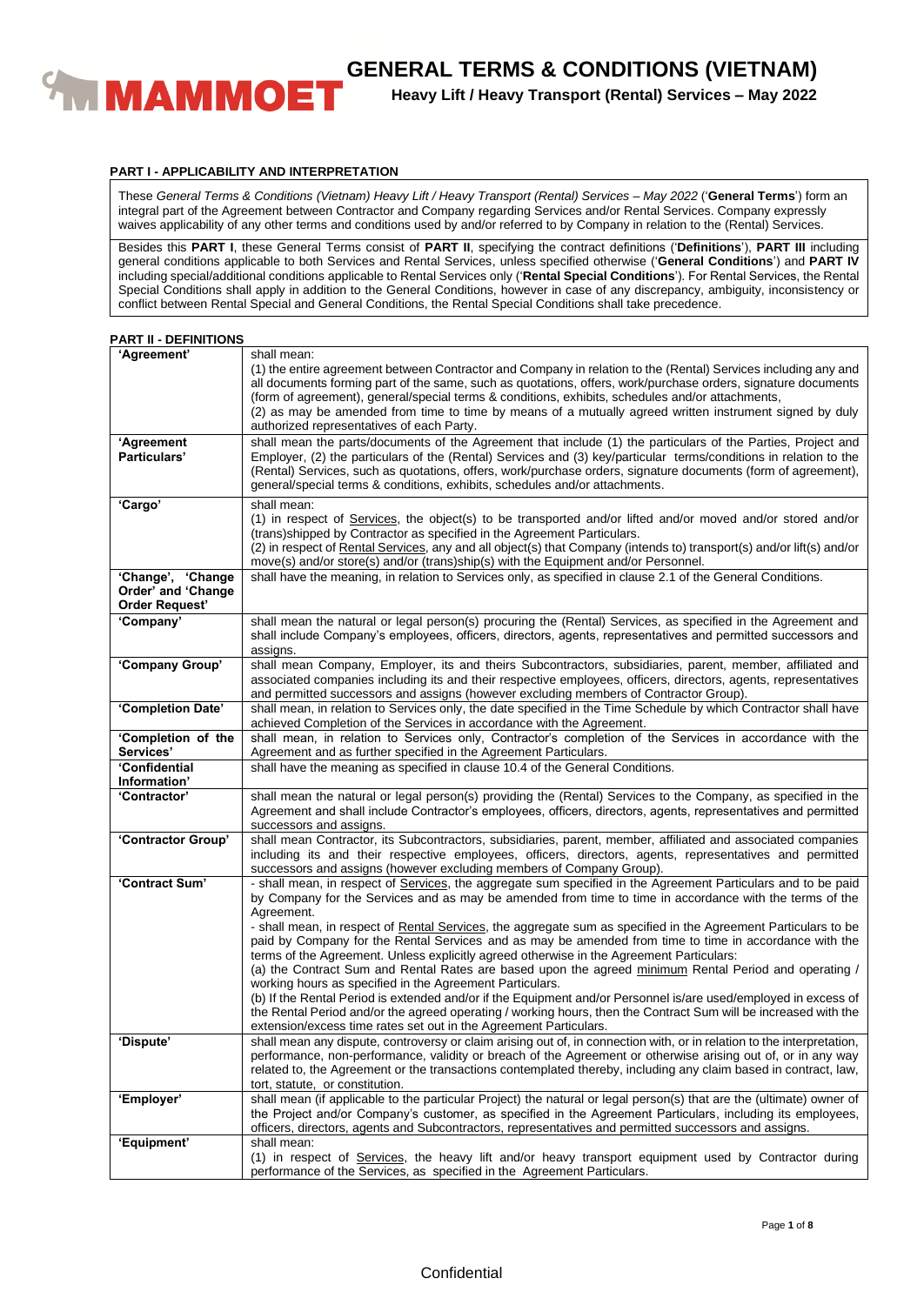

**Heavy Lift / Heavy Transport (Rental) Services – May 2022**

|                            | (2) in respect of Rental Services, the heavy lift and/or heavy transport equipment rented out to Company, as<br>specified in the Agreement Particulars.                                                                                                                                                                                                                                                                                                                            |
|----------------------------|------------------------------------------------------------------------------------------------------------------------------------------------------------------------------------------------------------------------------------------------------------------------------------------------------------------------------------------------------------------------------------------------------------------------------------------------------------------------------------|
| 'Force Majeure'            | shall have the meaning as specified in clause 6.4 of the General Conditions.                                                                                                                                                                                                                                                                                                                                                                                                       |
| 'Inclement<br>Weather'     | shall mean, at Contractor's sole discretion, the existence or effects of heavy rain, wind (including but not limited<br>to wind at lifting altitude) and/or other climatic conditions (including but not limited to hail, snow, cold, , dust storm<br>and/or extreme high temperature), by virtue of which it is either not reasonable and/or not safe for Personnel<br>and/or Equipment exposed to continue working or which prevents performance of all or part of the Services. |
| Law                        | shall mean statutes, acts, ordinances, sub-ordinate legislation, regulations, by-laws, orders, directions, awards<br>and proclamations of any governmental, public or statutory authority in any jurisdiction which affects the<br>Services.                                                                                                                                                                                                                                       |
| 'Original Contract<br>Sum' | Shall mean the Contract Sum agreed at the time Contractor and Company entered into the Agreement, hence<br>excluding any increases of the same that may be made from time to time in accordance with the terms of the<br>Agreement (Particulars).                                                                                                                                                                                                                                  |
| 'Parties/Party'            | Shall mean Company and Contractor / either Company or Contractor                                                                                                                                                                                                                                                                                                                                                                                                                   |
| 'Personnel'                | shall mean:                                                                                                                                                                                                                                                                                                                                                                                                                                                                        |
|                            | (1) in respect of Services, the personnel deployed by Contractor during performance of the Services, as specified<br>in the in the Agreement Particulars.                                                                                                                                                                                                                                                                                                                          |
|                            | (2) in respect of Rental Services, the personnel rented out to Company, as specified in the in the Agreement<br>Particulars.                                                                                                                                                                                                                                                                                                                                                       |
| 'Project'                  | shall mean the project specified in the Agreement Particulars.                                                                                                                                                                                                                                                                                                                                                                                                                     |
| 'Rental Period'            | shall be at least the minimum rental period for each piece of Equipment and/or each individual Personnel<br>member, all as specified in the Agreement Particulars.                                                                                                                                                                                                                                                                                                                 |
|                            | Unless agreed otherwise in the Agreement Particulars:<br>(a) The Rental Period for each piece of Equipment and/or each individual Personnel member shall commence<br>on the earlier of (i) the agreed (anticipated) commencement date of the Rental Period (if any) or (ii) the date of<br>actual arrival of the Equipment and/or Personnel on Site.                                                                                                                               |
|                            | (b) The Rental Period for each piece of Equipment and/or each individual Personnel member shall include the<br>period during which the Equipment is assembled and disassembled and shall exclude the period during which<br>the Equipment and/or Personnel is/are transported to/from the Site.                                                                                                                                                                                    |
|                            | (c) The Rental Period for each piece of Equipment and/or each individual Personnel member shall end on the<br>later of (i) the agreed (anticipated) end date of the Rental Period (if any) or (ii) the date on which actual<br>disassembly at Site is achieved and Contractor can commence demobilization from Site.                                                                                                                                                               |
| 'Rental Rate(s)'           | Shall<br>extension/excess)<br>by<br>Company<br>mean<br>the<br>rate(s)<br>(regular<br>payable<br>and<br>per<br>hour/day/week/month/annum/other time period for each piece of Equipment and/or each individual Personnel<br>member, as specified in the Agreement Particulars.                                                                                                                                                                                                       |
| 'Rental Services'          | shall mean the rent-out and hire of Equipment and/or Personnel by Contractor and Company respectively and/or<br>ancillary services provided by Contractor for the duration of the Rental Period, all as specified in the Agreement<br>Particulars and as may be amended in accordance with the terms of the Agreement.                                                                                                                                                             |
| 'Services'                 | shall mean the heavy lift, heavy transport and/or ancillary services/works provided by Contractor, as specified in<br>the Agreement Particulars and as may be amended in accordance with the terms of the Agreement.                                                                                                                                                                                                                                                               |
| 'Site'                     | shall mean:<br>(1) in respect of Services, the location(s) and/or area(s) designated by Company where the Services is/are to                                                                                                                                                                                                                                                                                                                                                       |
|                            | be performed as specified in the in the Agreement Particulars.<br>(2) in respect of Rental Services, the location(s) and/or area(s) designated by Company where the Equipment<br>shall be used, as specified in the Agreement Particulars.                                                                                                                                                                                                                                         |
| 'Subcontractor'            | shall mean, in respect of either Party, a natural or legal person having a direct contract with the respective Party<br>or with any other Sub(sub)contractor of the respective Party for the performance of a part of the Services or the<br>Project.                                                                                                                                                                                                                              |
| 'Third Party'              | shall mean a natural or legal person not being (a member of) Company Group or Contractor Group.                                                                                                                                                                                                                                                                                                                                                                                    |
| 'Time Schedule'            | shall mean, in relation to Services only, Contractor's schedule for performance of the Services as specified in                                                                                                                                                                                                                                                                                                                                                                    |
|                            | the Agreement Particulars.                                                                                                                                                                                                                                                                                                                                                                                                                                                         |

# **PART III – GENERAL CONDITIONS**

## **1. SCOPE OF SERVICES (WORK)**

In consideration for the Contract Sum, Contractor shall perform, provide and/or supply all (Rental) Services, set forth in the Agreement and perform all other obligations as set out in the terms and conditions of the Agreement (Particulars).

**2. CHANGES** (applicable to Services only)

**2.1 Change definitions**

2.1.1 '**Change**' shall mean any (1) change in the quality, quantity or nature of the Services including but not limited to additions, increases, decreases, omissions, removal, alterations, sequence changes and/or (2) Contractor proposed Changes as to accelerate performance of Services and/or achieve efficiency improvements and/or cost reductions and/or (3) change in Law.

'**Change Order**' shall mean a written instrument:

(1) formalizing a Change identified, initiated or required by either Company or Contractor,

(2) mutually agreed between authorized representatives of Company and Contractor,

(3) specifying the scope and details of the Change in the Services,

(4) specifying the amount of the adjustment, if any, in the Contract Sum, and

(5) the extent of the adjustment, if any, to the Time Schedule and/or Completion Date.

'**Change Order Request**' shall mean a written request or proposal for a Change Order submitted by either Company or Contractor and including:

(i) a description of the nature of the Change and the cause(s), event(s) and/or circumstances giving rise to the Change; and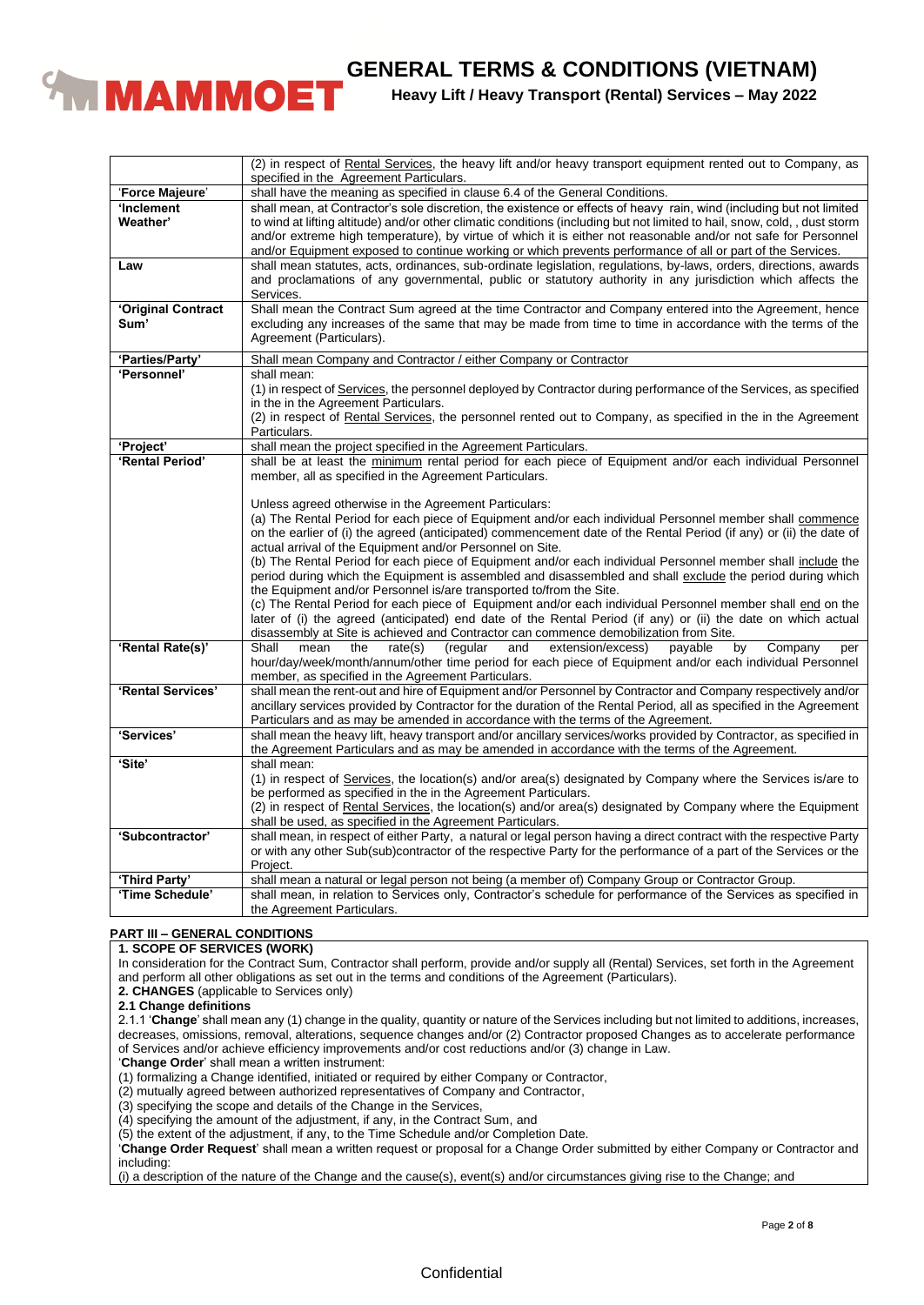# **CENERAL TERMS & CONDITIONS (VIETNAM)**<br>**Reavy Lift / Heavy Transport (Rental) Services – May 2022**

# **Heavy Lift / Heavy Transport (Rental) Services – May 2022**

(ii) to the extent reasonably known by and available to the Party submitting the request at the time of submission, a general description of the impact of the Change and a specification/substantiation/estimate of the impact of the Change (if any) on the Contract Sum and/or Time Schedule and/or Completion Date. **2.2 Each Party can submit a Change Order Request** 2.2.1 Company may from time to time, but prior to Completion of the Services and subject to the limitations set in this clause 2, submit to Contractor a Change Order Request in relation to (a) Change(s) in the Services. 2.2.2 Contractor may from time to time, but prior to Completion of the Services, submit to Company a Change Order Request in relation to (a) Change(s) in the Services it has identified. **2.3 Company's and Contractor right to reject a Change Order Request** 2.3.1 Company may reject a Change Order Request submitted by Contractor if and to the extent the Change is necessary to overcome or correct: (i) the adverse consequences of a breach by Contractor of its obligations under the Agreement and/or defect in the Services caused by Contractor; and/or (ii) the adverse consequences of a negligent act or omission of Contractor in relation to the Services. 2.3.2 Contractor may reject a Change Order Request submitted by Company if and to the extent the scope of the Change falls outside the scope of Contractor's normal business activities and/or if other projects of Contractor or its (Sub)contractors will be delayed unreasonably at the sole discretion of Contractor. **2.4 Circumstances entitling Contractor to (request) a Change Order** 2.4.1 The following events and circumstances will in any event entitle Contractor to a Change Order including any adjustment of the Contract Sum and/or Time Schedule and/or Completion Date resulting therefrom: (a) Company's failure to meet its obligations under the Agreement; (b) amendment or additions to documentation, drawings or other information provided by Company; (c) new, additional or deviating instructions, directions and/or acts or failures to act by Company during performance of the Services; (d) delays or disruption caused by Company, Employer and/or any of its/their other (Sub)Contractors; (e) actual ground/subsoil conditions that cannot withstand the ground bearing pressure ('GBP') required for Contractor's equipment (including Cargo weight) used during performance of the Services, as specified by Contractor in the Agreement. In addition, Company shall also indemnify Contractor Group in respect of any and all damages, losses, claims, costs etc. resulting from such insufficient/unsuitable subsoil conditions; (f) the structural integrity of the Cargo is insufficient to safely and efficiently execute the Services and/or is not suitable for the lift and/or transport method used during performance the Services as specified in the Agreement. In addition, Company shall also indemnify Contractor Group in respect of any and all damages, losses, claims, costs etc. resulting from such unsuitability. (g) inaccuracy, incorrectness and/or incompleteness of information and documentation that Company has provided or has caused to be provided to Contractor. (h) Change in applicable laws, site rules and regulations, safety rules and/or regulations impacting performance of the Services; (i) Delays or disruption caused by conditions which, in Contractor's sole opinion, make performance of the Services and/or operation of Contractor's equipment potentially unsafe or potentially hazardous to life or property, including but not limited to operating equipment beyond operating limits specified by manufacturer and Inclement Weather. (j) other events, conditions and circumstances not caused by and/or beyond Contractor's control (including but not limited to Force Majeure events) and/or for which Company is responsible pursuant to this Agreement or at law and/or a change in Law coming into force after the date the Agreement is executed. **2.5 Determination of Contract Sum adjustment** 2.5.1 Adjustments to the Contract Sum on account of a Change in the Services shall be determined by any one or a combination of the listed methods, following the below order of precedence: (a) in accordance with applicable unit or hourly rates specified in the Agreement for equal or similar Services or subsequently agreed upon; (b) on a cost-plus basis including a mark-up of fifteen percent (15%) of the aggregate amount. (c) by mutual agreement of a (itemized) lump sum; (d) a fair and reasonable valuation method as may otherwise be agreed between the Parties. **2.6 Change Order processing and disputes** 2.6.1 Change Order Requests submitted by Contractor shall be approved, modified or rejected in writing by Company promptly upon submission by Contractor and in no event later than fourteen (14) days after such submission.. 2.6.2 If Contractor and Company cannot agree on adjustment of the Contract Sum and/or Time Schedule and or Completion Date and/or on any other aspect of the Change or Change Order Request submitted by Company, Company may, subject to clause 2.3.2, direct Contractor in writing to proceed and execute the Change as requested by Company. In such event: (a) to the extent the disagreement relates to compensation, Contractor is not obligated to perform the Change until Company has issued a written instruction to proceed to Contractor and granted Contractor a (provisional) Contract Sum adjustment equal to direct costs plus a 15% mark-up for overhead and profit. (b) the disagreement about the Change (Order Request) shall qualify as a Dispute for which either Party may commence (expedited) dispute resolution in accordance with clause 9.2.2. ('Disputes'). **2.7 Scope reduction or removal** 2.7.1 Company may only request a Change Order including removal or reduction of parts or items of the Services to the extent such removed of reduced parts or items will not be performed by any other party including Company. Such removal or reduction of Services by Company shall be treated as a (partial) termination of the Agreement and will entitle Contractor to compensation as set out in clause 6.1 ('Termination by Company for its convenience'). **3. SCHEDULE, SCHEDULE CHANGES AND DELAY 3.1 General** 3.1.1 Contractor shall commence and proceed with performance of the (Rental) Services in accordance with the Time Schedule, agreed Mobilization date(s) and/or Rental Period and (in case of Services) shall complete/provide the Services (or any specified part thereof) on or before the date(s) as specified in the Time Schedule (including the overall Completion Date), subject to extension of time pursuant to clauses 3.3 (Delay or schedule changes not caused by Contractor) and 6.4 (Force Majeure).

**3.2 Company's right to suspend Services or Amend Time Schedule for its convenience**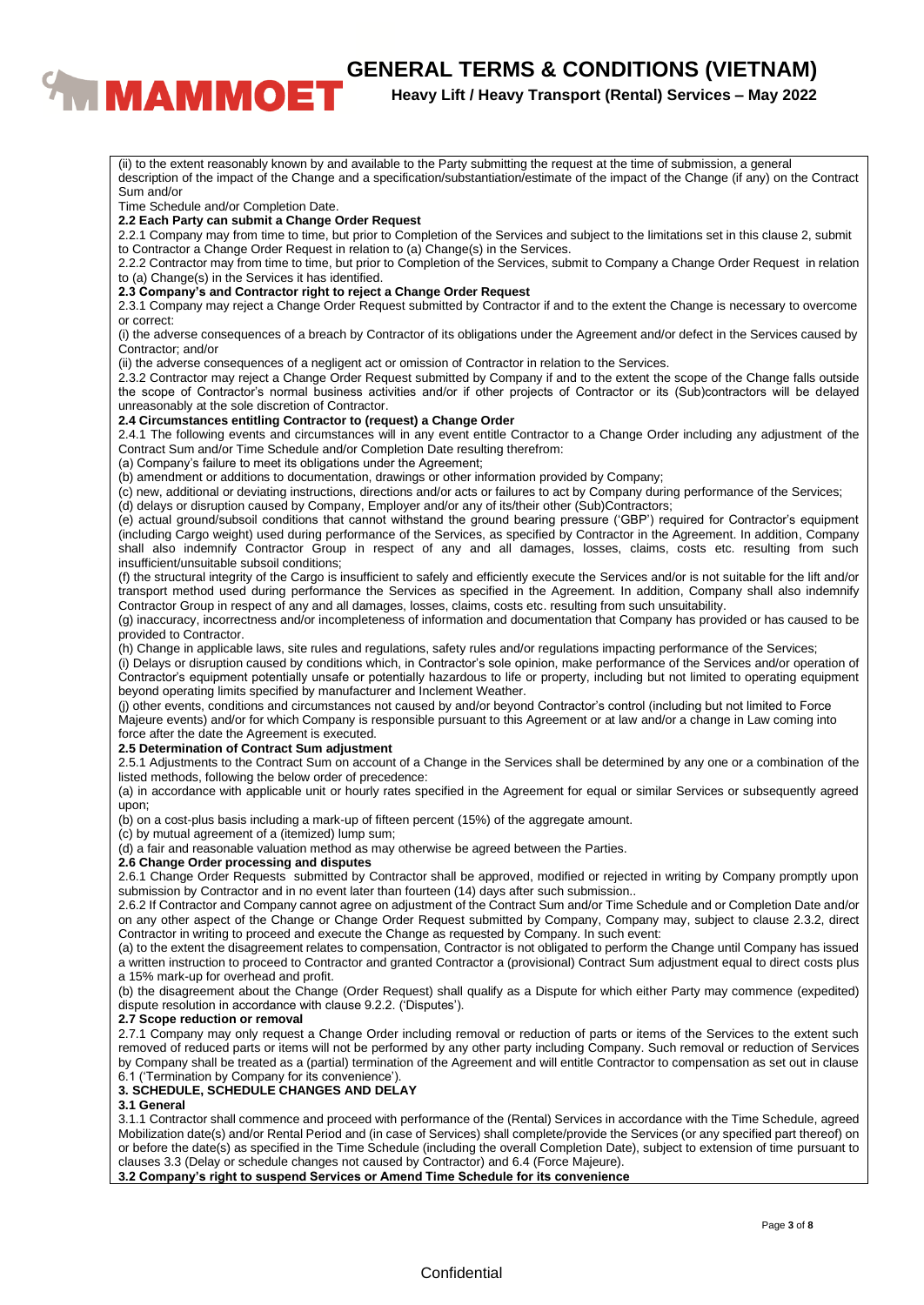# **CENERAL TERMS & CONDITIONS (VIETNAM)**<br>**Reavy Lift / Heavy Transport (Rental) Services – May 2022**

**Heavy Lift / Heavy Transport (Rental) Services – May 2022**

3.2.1 Company may, at any time, instruct Contractor to suspend the Services or part thereof and/or amend the Time Schedule, for any reason whatsoever by giving notice in writing to Contractor indicating the effective date(s) of suspension. Contractor shall cease the Services on the effective date of suspension as instructed, and in the case of services which cannot be ceased immediately, Contractor shall use reasonable endeavours to cease services as soon as possible.

3.2.2 Company may at any time instruct Contractor to resume the Services by giving written notice to Contractor specifying the effective date of resumption, however subject to a notice period of at least ten (10) days within which Company shall provide an updated Time Schedule to Contractor.

#### **3.3 Delay or schedule changes not caused by Contractor – compensation & time extension**

3.3.1 In the event of suspension (including suspension for Company's convenience) or other delay (including Company initiated changes to the Time Schedule) due to circumstances not attributable to Contractor (including but not limited to a lawful suspension of the performance of the Services by Contractor and/or a Change Order event or circumstance as specified in clause 2), Contractor shall be entitled to:

(a) delay compensation in accordance with the applicable prices and (unit) rates set forth in the Agreement Particulars and/or, to the extent such prices and (unit) rates are not available, (b) on a cost-plus basis including a mark-up of fifteen percent (15%) of the aggregate amount; and

(b) extension of time in respect of the Time Schedule (including any intermediary milestones and the Completion Date) equal to the duration of the suspension/delay plus any further extension that may be reasonably necessary as caused by the suspension/delay.

3.3.2 The following shall equally apply to each Party and be subject to clause 2 ('Changes') of the Agreement:

(i) Notification of suspension or other delay not attributable to Contractor

(ii) Submission of a request to the other Party regarding suspension or other delay not attributable to Contractor; and

(iii) Resolution of any disagreement between the Parties about adjustment of the Contract Sum and/or Time Schedule and or Completion Date and/or on any other aspect of the suspension or other delay not attributable to Contractor.

### **3.4 Delay or Schedule changes caused by Contractor – Liquidated Damages**

3.4.1 If due to its negligence Contractor is the sole cause of a failure to complete the Services by the Completion Date or, in case of Rental Services, to mobilize or provide the Equipment and/or Personnel on the agreed date(s) during the Rental Period Contractor shall be liable to pay delay liquidated damages only if such is specified in the Agreement Particulars. Such liquidated damages are to be applied as Company's sole financial remedy for loss or damages arising out of Contractor's failure and be considered as a genuine preestimate of the losses incurred.

3.4.2 In any event Contractor's total aggregate liability in relation to liquidated damages shall be limited to 5% of the Original Contract Sum unless otherwise specified in the Agreement Particulars. Liquidated damages shall be Company's sole remedy for delay and Contractor's failure as specified in clause 3.4.1. In the event that time is at large, quantum of Company's claim for general damages for delay shall be limited to 5% of the Original Contract Sum.

#### **4 PRICE, PAYMENT AND TAX**

#### **4.1 Contract Sum**

4.1.1 The Contract Sum to be paid for the (Rental) Services, the breakdown of the Contract Sum and the relevant payment terms and conditions are provided in the Agreement Particulars. The Contract Sum is based upon the (scope of) the (Rental) Services and is subject to any Change Order or other amendment in accordance with the Agreement.

#### **4.2 Payment**

#### 4.2.1Company shall pay:

(a) the (agreed parts of) the Contract Sum plus any applicable taxes, duties etc. as defined in clause 4.2(c) in accordance with the payment (milestone) schedule and within the payment period(s) set out in the Agreement Particulars,

(b) within 30 days from submission of each invoice by Contractor; and

(c) without any withholding of any nature (excluding as required by applicable law). No payment from Company to Contractor shall depend on payment from Employer to Company.

#### **4.3 Tax**

4.3.1 The Contract Sum is exclusive of VAT and all other taxes, duties and/or penalties etc. levied by government and/or other authorities in respect of and/or in connection with the Agreement or the Services, with the exception of corporate income tax and/or other tax on income to the extent due by Contractor in accordance with applicable law.

#### **4.4 Inflation**

4.4.1 The Contractor may increase the Contract Sum at any time by giving the Company not less than 14 days' notice in writing where there is an increase in the direct cost to the Contractor of supplying the relevant Services and which is due to any factor beyond the control of the Contractor.

## **5 OTHER (RENTAL) SERVICES RELATED CONDITIONS & PRICE ASSUMPTIONS**

#### **5.1 Information and documents**

5.1.1 A Party may fully rely on the information and documentation provided by or on behalf of the other Party. Each Party is responsible for the accuracy, correctness and completeness of the information and documentation it has provided or has caused to be provided to the other Party. The providing Party shall indemnify the other Party for any damages, losses, claims, costs etc. which result from the inaccuracy, incorrectness and / or incompleteness of the information and documentation of the providing Party.

5.1.2 (applicable to Services only) Contractor shall, if required by or pursuant to the Agreement and subject to its professional knowledge as a heavy lifting and transport company and subject the scope of the Services, review all documents, drawings, specifications and instructions relating to the Services for discrepancies and errors. However Company is and shall remain responsible for any and all consequences resulting from such discrepancies and errors in documents, drawings, specifications and instructions as received by Contractor from Company.

# **5.2 Permits, compliance with law, quarantine requirements**

5.2.1 Unless specified otherwise in the Agreement, Company is responsible for obtaining, at its own expense, all permits, licences, customs clearance and other approvals required for performance of the Project and/or the (Rental) Services and for getting access to the Site.

5.2.2 Contractor and Company shall comply with all applicable laws, regulations, ordinances and/or other regulatory requirements and instructions of governments.

5.2.3 For the avoidance of doubt, to the extent that Contractor is obliged to comply with any applicable quarantine requirements, this shall qualify as a Change entitling Contractor to a Change Order.

# **5.3 Site accessibility & conditions**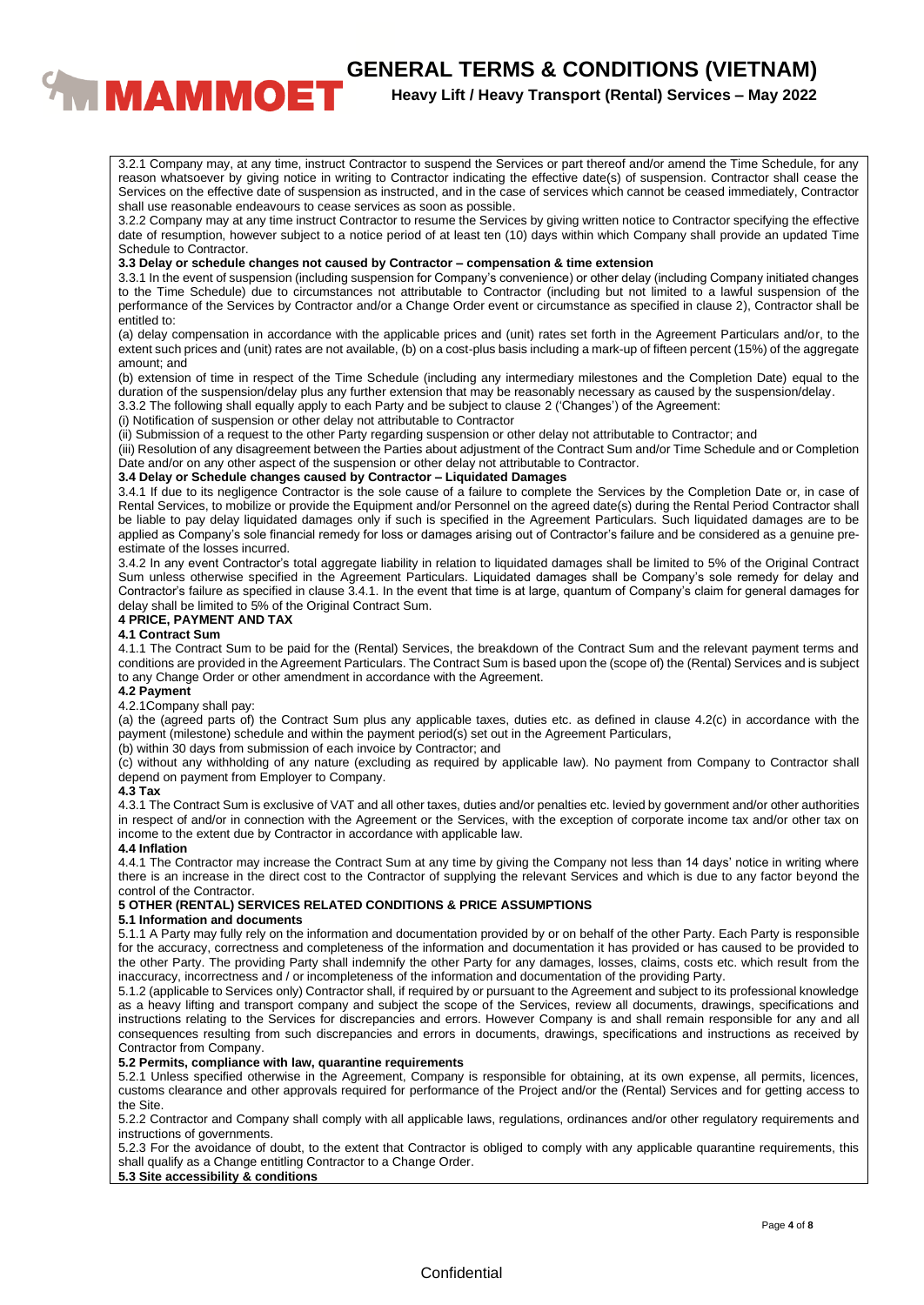# **EXAMPLE THE GENERAL TERMS & CONDITIONS (VIETNAM)**<br><sup>Heavy Lift / Heavy Transport (Rental) Services – May 2022</sup>

# **Heavy Lift / Heavy Transport (Rental) Services – May 2022**

5.3.1 Company shall ensure that the Site is properly accessible, that Contractor's equipment can be mobilised and/or assembled properly and safely to, on and from the Site and that the (Rental) Services can start on the agreed date and can be performed without interruption or hindrance.

5.3.2 Company shall further provide good working conditions at the Site (in particular with regard to health and safety) and ensure that such conditions comply with all local regulations and requirements.

**5.4 Professional / independent performance of Services** (applicable to Services only)

5.4.1 Contractor shall exercise all reasonable skill, care and diligence in the performance of the Services and shall carry out all its responsibilities in accordance with recognized professional standards.

5.4.2 Contractor shall have the sole control over the means and methods required for performance of the Services. Contractor shall plan and execute the Services as it suits the Contractor best, provided that the Contractor complies with the Time Schedule and reasonable instructions of the Company in accordance with the provisions of the Agreement.

#### **5.5 Safety First**

5.5.1 Notwithstanding anything to the contrary in the Agreement the Contractor shall in any event not be required to undertake any activities or comply with any instruction or direction, which are reasonably deemed by the Contractor to be unsafe or potentially hazardous to life or property.

#### **5.6 Cargo**

5.6.1 Unless specified otherwise in the Agreement, Company is responsible for providing Cargo hoisting, anchor, jacking and/or lashing points with a capacity/strength that is sufficient for efficient and safe performance of the Services or, in case of Rental Services, efficient and safe performance of the activities Company intends to execute with the Equipment. Company shall further be responsible for Cargo packaging.

5.6.2 Company shall ensure that the Cargo, in all aspects including but not limited to structural integrity, centre of gravity, weight and/or design, is suitable and able to withstand the forces and/or manipulation resulting from the agreed method for performance of the Services (e.g. lifting, transportation, jacking and/or sliding) or, in case of Rental Services, for the activities Company intends to execute with the Equipment.

#### **5.7 Warranty and defects** (applicable to Services only)

5.7.1 Contractor warrants that it shall use good workmanship and perform the Services in accordance with the provisions of the Agreement. Notwithstanding and due to the nature of the Services it is expressly agreed that Contractor is not responsible for works of repair, reconstruction, re-testing, and rectification and shall not make good defects, imperfections or other faults as may occur after completion of (an intermediary milestone of) the Services.

## **6 SUSPENSION / TERMINATION / CANCELLATION**

# **6.1 Termination by Company for its convenience**

6.1.1 Company may, at any time, cancel or terminate the Agreement, for any reason whatsoever and at its own convenience by giving notice in writing to Contractor indicating the effective date of the termination.

6.1.2 In the event of termination or cancellation of the Agreement in accordance with this clause 6.1 Company shall pay to Contractor (a) the value of the (Rental) Services performed up to and including the effective date of the termination, (b) agreed demobilisation fees plus all reasonable cost incurred by Contractor as a result of the termination/cancellation and (c) a fee of 25% of the remaining terminated non-performed value of the Services or, in case of Rental Services, the sum as specified in the Agreement Particulars to be paid by Company for the remaining terminated part of the agreed minimum Rental Period. To the extent applicable and possible such value and costs shall be calculated by applying the pricing/rates included in the Agreement.

#### **6.2 Termination by Company for Cause (Contractor's default/breach)**

6.2.1 If Contractor breaches any material obligation it has assumed in the Agreement and does not cure such violation within thirty (30) days ('Cure Period') following written notice of such breach from Company to Contractor to be issued within 10 days of the date of the breach, then Company may terminate the Agreement by giving ten (10) days' written notice to Contractor. ln the event that such breach is not reasonably susceptible to cure within thirty (30) days, Contractor's Cure Period shall be extended to a maximum of ninety (90) days, unless otherwise agreed to by Company in writing.

6.2.2 In the event of termination for cause Company shall pay Contractor the value of (Rental) Services performed less any direct and reasonable costs incurred as a result of having the (Rental) Services performed by a replacement Subcontractor.

#### **6.3 Suspension / Termination by Contractor for Cause (Company's default/breach)**

#### 6.3.1 If:

(a) Company has failed to pay Contractor for the (Rental) Services for a period of fifteen (15) days after the date such payment is due under the Agreement, and/or

(b) Company is in breach of any of its other material obligations assumed under the Agreement and it does not cure such breach within thirty (30) days following written notice of such breach from Contractor to Company, and/or

(c) the Services or the Project, in whole or substantial part, is stopped for a period of sixty (60) consecutive days through no act or fault of Contractor,

then without prejudice to any other rights and remedies that Contractor may have under or pursuant to the Agreement (provided by law or in equity), the Contractor may give Company ten (10) days' written notice' ('Suspension Notice') of such breach or default and, in the event such breach, failure or default is not cured within such ten (10) day time period, Contractor may suspend performance under the Agreement.

6.3.2 If such breach, failure or default is not cured by Company within twenty (20) days from the date of the Suspension Notice, Contractor may terminate from the Agreement and shall be paid, in each case without duplication: (i) the amounts, fees and costs as specified in clause 6.1 (Termination for Company's convenience) plus (ii) any further losses or damages incurred by Contractor and not expressly waived pursuant to the Agreement.

## **6.4 Force Majeure**

6.4.1 Force Majeure' shall mean circumstances, conditions and/or events, which are beyond the reasonable control of either Party and that could not be foreseen at the time the Agreement was entered into, occurring in the absence of any fault of negligence of any Party and which cannot be avoided or prevented through the adoption of reasonable measures, which temporarily or permanently prevent the performance of any obligation (with the exception of payment obligations) under the Agreement, including but not limited to industry wide or regional strikes, substantial supply chain disruptions and labour disturbances, (not including the personnel of the Group of the affected Party), cyber security related events, mutinies, quarantines, epidemics, pandemics, wars (whether declared or undeclared), acts of terrorism, blockades, embargo's, riots, civil disturbances, civil wars, fires, storms and/or other weather conditions and/or other acts of nature. Inclement Weather that is not abnormal for the Site shall not qualify as Force Majeure.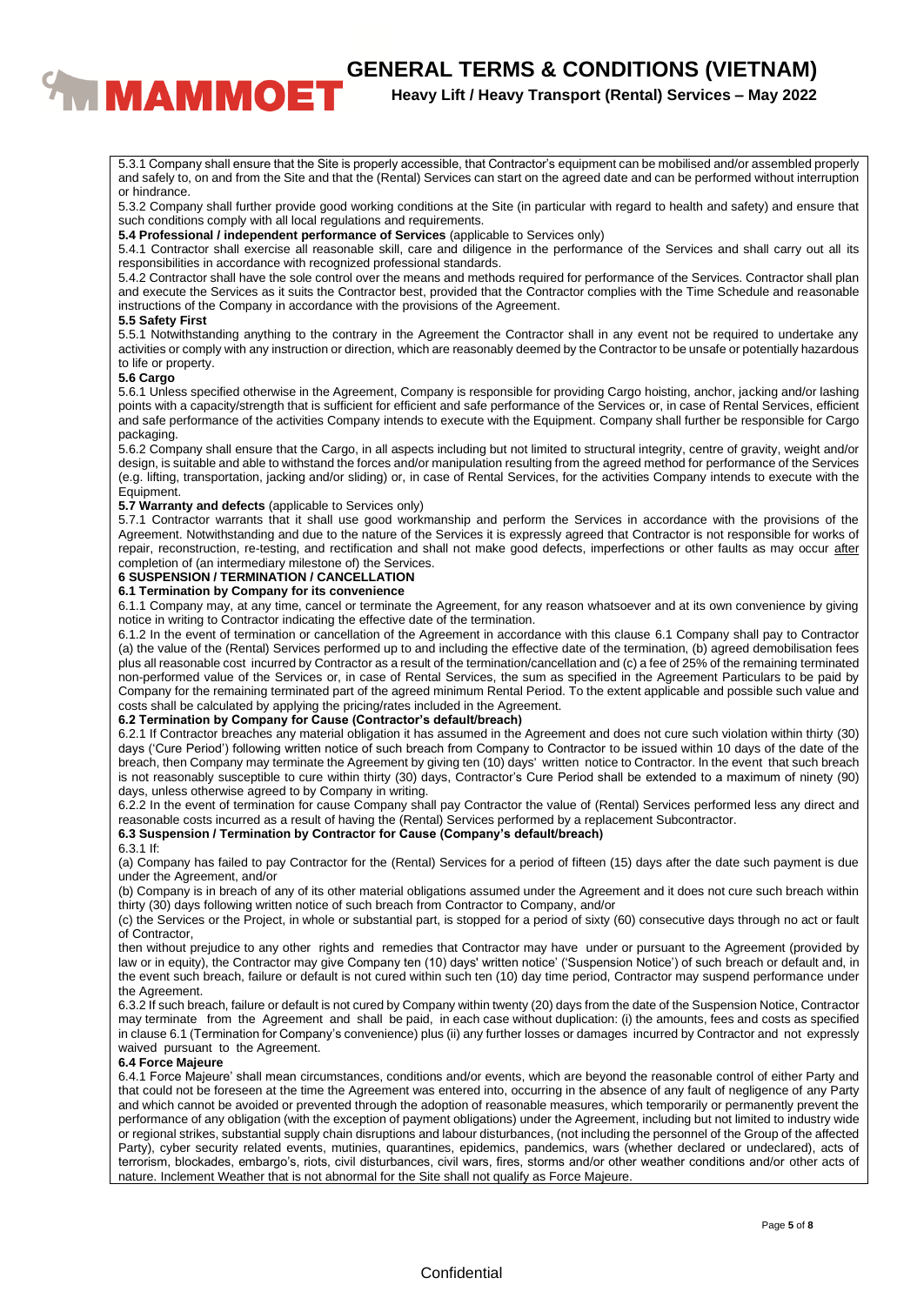**CENERAL TERMS & CONDITIONS (VIETNAM)**<br>**EXAMPLIE:** Heavy Lift / Heavy Transport (Rental) Services – May 2022

# **Heavy Lift / Heavy Transport (Rental) Services – May 2022**

6.4.2 In the event that the performance of obligations under the Agreement is temporarily prevented due to a Force Majeure occurrence, the Force Majeure occurrence will only have the effect of deferring the performance of those obligations (excluding payment obligations), and shall not serve to relieve any party of other obligations under the Agreement.

6.4.3 Promptly upon the occurrence of Force Majeure, the affected Party shall give written notice to the other Party, citing the Force Majeure event, the effect of this event upon the party's contractual obligations, and the extent of mitigation action taken. The affected Party shall make all reasonable effort to mitigate and reduce to a minimum the effects of the Force Majeure.

6.4.4 In case of Force Majeure, the Contractor shall be granted such time extension – and accordingly the Time Schedule and Completion Date or, in case of Rental Services the Rental Period, shall be adjusted - as is reasonably necessary to reflect the effect of the delay.

6.4.5 Unless agreed otherwise in writing, either Party will be allowed to terminate the Agreement in case of a Force Majeure event lasting fifteen (15) days or more. In the event of such termination Company shall only be obliged to pay the value of the Services performed and all reasonable direct cost (including demobilisation costs) incurred as a result of this termination. To the extent applicable and possible such value and costs shall be calculated by applying the pricing/rates included in the Agreement.

#### **7 LIABILITY & INDEMNITY 7.1 General liability basis**

7.1.1 Contractor shall only be liable for any damage, loss, injury, expense and/or cost of any kind if and to the extent such damage, loss, injury, expense and/or cost is caused by negligent errors, acts, omissions or breach of contract by Contractor and/or any of its Subcontractors.

#### **7.2 Limitation of aggregate liability**

7.2.1 Except for the gross negligence or wilful misconduct on the part of Contractor and further to the fullest extent permitted by applicable law, Contractor's total aggregate liability whether in contract, in tort (including but not limited to negligence), for breach of statutory duty, in restitution, in law or in equity or for any cause of action whatsoever arising under or in connection with the Agreement for loss, damage, damages, cost, expense, expenses, disbursements, liability (including in respect of any fine or penalty) interest and costs, whether direct or indirect, present or future, actual or contingent, fixed or unascertained shall be limited to 50% of the Original Contract Sum. Company shall indemnify, defend and hold harmless Contractor Group for all damages, losses, claims, costs, liability etc. of Company Group exceeding the above mentioned limitation.

#### **7.3 Exclusion consequential loss liability**

7.3.1 Notwithstanding any of the indemnities and liabilities specifically referred to elsewhere in the Agreement, neither Party shall be liable, whether in contract, in tort (including but not limited to negligence), for breach of statutory duty, in restitution, in law or in equity or for any cause of action whatsoever arising under or in connection with the Contract, for any loss of profit or anticipated profit, loss of revenue, loss of turnover, loss of opportunity, loss of production, loss of use, loss of business, or any consequential or indirect losses whatsoever. Any loss or damage, as mentioned in this article, of Company Group shall be deemed loss or damage of Company. Any loss or damage, as mentioned in this article, of Contractor Group shall be deemed loss or damage of Contractor. Each party shall indemnify, defend and hold the other party harmless accordingly.

#### **8 INSURANCE**

#### **8.1 Contractor and Company provided standard insurance**

8.1.1 Each Party shall at its sole cost take out and maintain during the existence of the Agreement and the Services the following insurances:

(a) **Workers' Compensation and Employer's Liability** Insurance for its own personnel as prescribed by applicable laws

(b) **Commercial General Liability** (third party bodily injury and third party property damage) insurance with a coverage limit of EUR 2,500,000 (two million five hundred thousand EUR) being a combined single limit per occurrence.

(c) **Automobile Liability** Insurance for the equipment that is owned, leased or hired by the Party (covering bodily injury and property damage) as prescribed by applicable laws.

(d) any other insurance required by the applicable law.

#### **8.2 All-risk insurance provided by Company (CAR/Cargo insurance)**

8.2.1 Company shall take out and maintain, at its/their sole cost, or shall procure that any other member of the Company Group shall take out and maintain, for the duration of the Agreement and the Project, insurance(s) adequately covering at least physical loss or damage caused to or respectively caused by the Cargo at the Site and/or during transportation and/or (temporary) storage. Company shall also maintain (or arrange that its Group shall maintain) appropriate insurance covering damage to or loss of any other Site installations or other property owned by or otherwise in the care custody and control of Company Group such as but not limited to permanent construction and/or existing facility. These insurances shall in any event be primary to the insurances taken out by Contractor Group. The insurance policy provided by Company and/ any member of the Company Group shall be endorsed to waive subrogation against the Contractor Group. All policies of insurance provided by Company or Company Group shall name the Contractor and Contractor Group as additional insured.

# **8.3 All-risk insurance provided by Contractor (Equipment insurance)**

8.3.1 Contractor shall at its sole cost take out and maintain during the existence of the Agreement and the Services Equipment insurance for the Equipment that is owned, leased or hired by the Contractor in an amount of the full replacement value.

#### **8.4 Waiver of subrogation / naming as co-insured / insurance certificates**

8.4.1 The insurances taken out by each Party in accordance with clause 8.1 and 8.3 shall be endorsed to waive subrogation against the other Party and its respective Group and (except for the Workers' Compensation and Employer's Liability Insurances) will name the other Party and its respective Group as additional insured. The waiver of subrogation and the naming as additional-insured however only apply to the extent that the respective Party has assumed any liabilities under the Agreement. Each Party shall issue certificates of insurances to evidence the existence of the insurances.

#### **8.5 Liability for insurance deductible**

8.5.1 A Party shall pay or reimburse the other Party for deductibles on the insurance policies taken out by the other Party to the extent that its negligence or fault under the Agreement gave rise to any claim on such policies. The liability to pay or

reimburse the deductible amount shall be limited EUR 100,000 (one hundred thousand EUR) per occurrence).

#### **9 GOVERNING LAW AND DISPUTE RESOLUTION**

#### **9.1 Governing law**

9.1.1 The Agreement will be governed by and construed in accordance with laws of Singapore.

#### **9.2 Disputes**

9.2.1 A Party may notify the other Party in writing that a Dispute has arisen. The Parties will, in the first instance, attempt to resolve the Dispute by entering into good faith negotiations. If, within thirty (30) days from the date of notification, the Parties do not reach agreement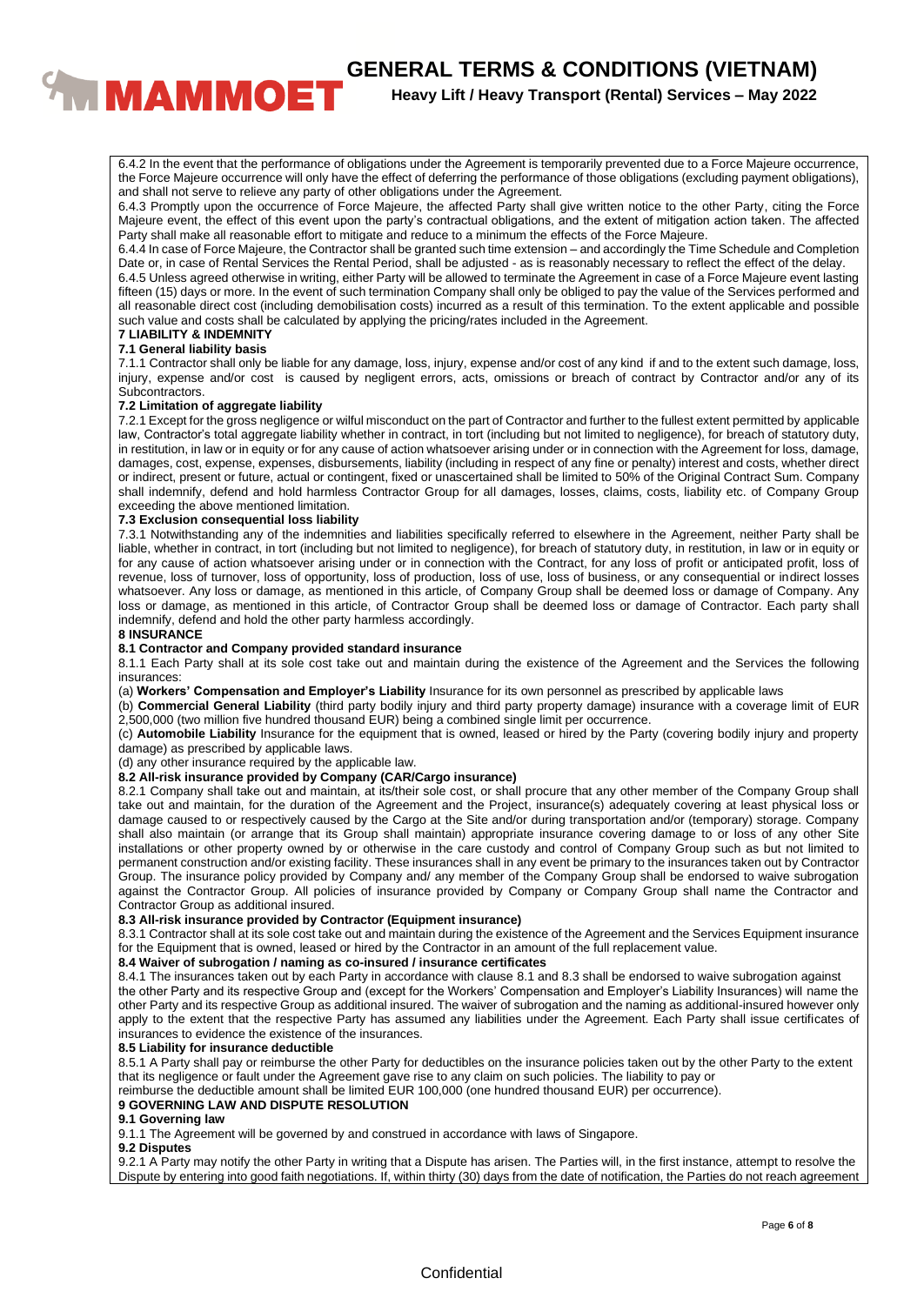

**Heavy Lift / Heavy Transport (Rental) Services – May 2022**

on the resolution of the dispute, each Party may refer such dispute to arbitration as set out in clause 9.2.2.

9.2.2 All disputes arising out of or in connection with the Agreement that are not resolved in accordance via good faith negotiations in accordance with clause 9.2.1 shall be finally settled under the Rules of Arbitration of the International Chamber of Commerce by one or more arbitrators appointed in accordance with the said Rules. The seat, or legal place, of arbitration shall be Singapore. **10 MISCELLANEOUS**

# **10.1 Notices**

10.1.1 All notices, demands, claims or other communication under the Agreement to the Parties shall be in the English language and shall be considered to have been duly given or made when delivered in writing by registered mail, email or a courier to the Party and addressed to the person(s) and address(es) specified in or pursuant to the Agreement or, in the absence thereof, when delivered via courier to the Party's registered office address or another address specified by the receiving Party in writing.

#### **10.2 Business ethics and anti-bribery**

10.2.1 Each Party agrees, in its performance of its obligations under the Agreement, to comply, and to cause its affiliated companies to comply, with all applicable laws, including any and all international rules and regulations related to bribery issues (such as but not limited to *Chapter VII 'Combatting Bribery, Bribe Solicitation and Extortion', Article 1 of the OECD Guidelines for Multinational Enterprises*) and EU and U.S. Trade Sanctions and Export Control Laws.

10.2.2 Neither Party shall knowingly take any action that would cause the other Party to be in violation of any applicable laws. Further, each Party shall immediately notify the other Party if such Party has any information or suspicion that there may be a violation of any applicable laws in connection with the performance of activities under the Agreement.

#### **10.3 Intellectual Property**

10.3.1 All documentation is and will remain the property of the Party that has supplied it to the other Party.

10.3.2 All intellectual property rights related to information and/or documents provided in relation to the Project or Services and as may be further defined in the Agreement Particulars ('**Intellectual Property**'), if any, are and will remain vested in the Party that has supplied the documents and/or information to the other Party.

10.3.3 Any concept, product, process (patentable or otherwise), copyrightable material (including without limitation documents, specifications, calculations, maps, sketches, notes, reports, data, models, samples, drawings, designs, videos and electronic software) or other information first conceived, reduced to practice or created by any member of Contractor Group in the performance of the Services (and with respect to any subcontractors, their respective scope) under this Agreement (collectively, 'Work Product') shall be the property of the Contractor. Title shall have passed principally upon the earliest of conception, reduction to practice or creation, as applicable, whether or not delivered to the Contractor at the time of conception, reduction to practice or creation.

10.3.4 Each Party shall indemnify, protect, defend and hold harmless the other Party for any and all damages, losses, claims, actions or proceedings arising out of any patent infringement by that Party and in relation to the Services, including but not limited to reimbursement of royalties or similar charges paid by the other Party.

#### **10.4 Confidential Information**

10.4.1 '**Confidential Information**' shall mean any and all information disclosed (whether orally, in writing or by any other means) by the disclosing Party to the receiving Party, whether before or for a period of 5 years after the date of the Agreement, whether marked confidential or by its nature to be reasonably deemed confidential, including but not limited to information relating to that Party's operations, processes, plans or intentions, production information, know-how, copyrights, design rights, trade secrets, market opportunities, business affairs, but shall not include any part of such information which:

(a) is in or comes into the public domain in any way without breach of the Agreement by a receiving Party or any person to whom it makes disclosure; or

(b) the receiving Party can show:

(i) was in its possession or known to it by being in its use or being recorded in its files prior to receipt from the disclosing Party and was not acquired by the receiving Party from the disclosing Party under an obligation of confidence; or

(ii) to have been independently developed by the receiving Party without recourse to the Confidential Information; or

(iii) the receiving Party obtains or has available from a source other than the disclosing Party without breach by the receiving Party or such source of any obligation of confidentiality or non-use.

10.4.2 In relation to Confidential Information received from the other Party or from a third party on behalf of the other Party, the disclosing Party and the receiving Party agree as follows:

(i) To treat the Confidential Information in confidence and to use it only for the purpose of the Agreement and performance of Services provided hereunder;

(ii) Not to copy or write down any part of the Confidential Information except as is reasonably necessary for the for the purpose of the Agreement and performance of Services provided hereunder;

(iii) To disclose the Confidential Information only to its directors, officers and employees (including directors, officers and employees of the receiving Party's Group) that need to know the Confidential Information for the purpose of the Agreement and performance of Services provided hereunder;

(iv) To treat the Confidential Information with the same degree of care and with sufficient protection from unauthorised disclosure as the receiving Party uses to maintain its own confidential or proprietary information.

10.4.3 Subject to applicable data preservation law, at the request of the disclosing Party the receiving Party shall promptly return all documents, materials and records and all copies of the Confidential Information to the disclosing Party and permanently delete any such Confidential Information from any electronic storage media or memory;

10.4.4 Notwithstanding the foregoing, each Party may disclose Confidential Information to the extent required by law or court order, provided that the originally disclosing Party receives written advance notice of the requested disclosure promptly and has a reasonable opportunity to object to the disclosure and seek a protective order prior to the receiving party making such disclosure. The obligations of this clause 10.4 shall survive the termination of the Agreement.

## **10.5 No assignment / transfer**

10.5.1 The Agreement shall be binding upon and inure to the benefit of the parties hereto and their respective permitted successors and assigns. No party shall have the right to assign, transfer, pledge, encumber or otherwise affect its obligations and rights under the Agreement (hereafter, collectively, '**Assign**') without the written consent of the other party, which may be granted or withheld in its sole discretion.

10.5.2 Any attempt by any of the parties to assign any of its obligations and rights hereunder, without such consent, shall be void and without effect and shall not affect its obligations under the Agreement.

#### **10.6 Entire agreement**